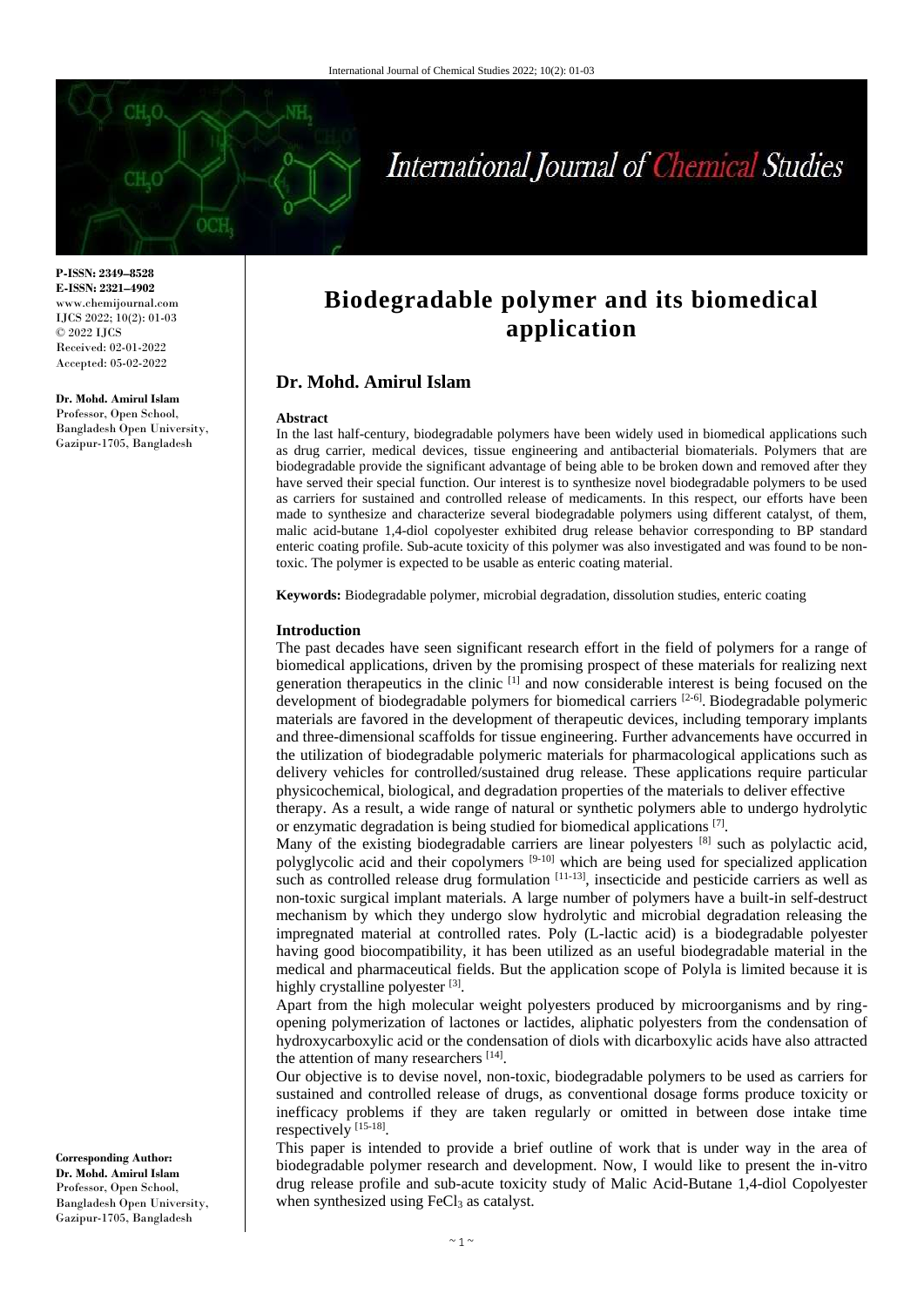## **Experimental**

**Synthesis:** Malic acid- butane 1,4-diol co-polyester was synthesized using FeCl<sup>3</sup> (0.4% of the total weight) as catalyst in 250 mL R.B. flask connected by Dean-Stark apparatus at 110-120<sup>0</sup>C under nitrogen atmosphere for about 7 hrs.

## **Characterization**

The co-polymer was characterized by their IR spectrum, molecular weights, solubility in common organic solvents, elemental analysis, hydrolytic degradation and swelling behavior.

## **Coating of the core (uncoated) tablets**

The malic acid-butane 1,4-diol co-polyester was used as a coating material. The co-polyester was dissolved in ethyl acetate to prepare its 40% coating solution, which was sprayed over the core tablets in a small coating pan with continuous hot air flow. The coating pan was allowed to rotate until the solvent evaporated and tablets dried.

## **Preparation of Diclofenac Sodium Standard Calibration Curve**

0.05g. of pure diclofenac sodium (DS) was dissolved in buffer medium of pH 7.4 to make 1000 ml solution. These solutions were used for the preparation of the standard calibration curves of diclofenac sodium in experimental buffers spectrophotometrically.

## **Dissolution Studies**

The dissolution studies for both the core tablets and the coated tablets were performed in order to evaluate the efficacy of the polymer as a coating material on the release of the drug. A USP type II dissolution apparatus (paddle stirrer), "Electrolab TDT-04" with a rotation speed of 50 rpm was used for dissolution experiments. A solution of pH  $1.2$  was prepared<sup>19</sup> by 2g of NaCl and 9.82 mL of conc. HCl dissolved in 1 liter distilled water and used as the simulated gastric fluid. A buffer solution of pH 7.4 was prepared by  $KH_2PO_4$  &  $Na<sub>2</sub>HPO<sub>4</sub>$ , and was used as the simulated intestinal fluid<sup>19</sup>. The simulated gastric fluid (900 mL), heated at  $37 \pm 0.5^{\circ}C$ , was used initially for the dissolution studies which was replaced after 2 hrs. by 900 mL of simulated intestinal fluid heated previously at 37 ℃.

Samples (5 mL) were withdrawn from the simulated gastric fluid at 30 minutes intervals for 2 hrs. and from simulated intestinal fluid at 15 minutes intervals for 45 minutes which were immediately compensated with the same amount of fresh medium preheated at  $37 \pm 0.5$  °C.

The amount of drug released was calculated by measuring the absorbance after suitable dilution if necessary using a Shimadzu UV – 1200 spectrophotometer at 274 nm. Concentration of the released drug were then obtained by comparing with standard calibration curve prepared from pure drug in phosphate buffer solution of pH 7.4 in the appropriate concentration region. The in-vitro release studies were performed on coated and core tablets.

## **Subacute Toxicity Study**

**Grouping of Rats:** Rats were weighed individually and divided into two groups; group A (average body weight 133.25 gm rat-1 ) and group B (average body weight 140.05 gm rat-1 ), each comprising of 4 rats. Group A received vehicle only to act as control, while group B received malic acidbutane 1,4-diol copolyester.

### **Administration of sample**

Malic Acid-butane 1,4-diol co-polyester was dissolved separately in distilled water with the help of polyoxyethylene 20 sorbitan mono laurate (Tween-20) in such a way that 0.3 ml of final preparation contained 300  $\mu$ g of the co-polyester. The polymer was administered to the rats of group B intraperitoneally at a dose 300  $\mu$ g rat<sup>-1</sup>day<sup>-1</sup> respectively for 21 consecutive days.

## **Gross general observation after co-polymer administration**

The rats were observed daily very keenly to note the following features: Behaviour, CNS excitation, CNS depression, Food intake, Salivation, Diarrhoea, Muscular weakness. Prior to sacrificing the animals, the body weights of each rat of group A and B were measured before the administration of the copolymer and after the completion of the investigation.

### **Results and Discussion**

The polymer synthesized from Malic acid and butane 1,4-diol using FeCl<sub>3</sub> as catalyst was black in color, solid and slightly sticky at room temperature. It was purified by dissolving in acetone and then by precipitating using ethanol as nonsolvent.

The polymer sample was insoluble in water and ethanol, but soluble in common organic solvents e.g., acetone, ethylacetate etc. The polymer was cryogenically powdered and its IR spectrum on KBr pellets was recorded by a Perkin-Elmer IR Spectrophotometer. In the IR spectrum of the polyester the >C=O stretching frequency shifted from1690 cm<sup>-1</sup>to1715 cm <sup>1</sup>. The band representing -OH group in the region 3600-3640 cm-1 in the spectrum of the diol is almost absent in the spectrum of the polymer. A new band representing ester linkage appeared in  $1050-1200$  cm<sup>-1</sup> in the spectrum of the polymer. All these indicate the formation of ester bonds. Hydrolytic degradation study was carried out in acid, base and buffer. Molecular weight determination was carried out by end group analysis and viscosity measurement. It can be seen from the result that the molecular weight obtained by viscosity method was slightly higher than the same obtained by end group analysis.



**Fig 1:** Mean (±SEM) percent release of diclofenac sodium core and malic acid- butane 1,4-diol co-polyester coated tablets in simulated gastric fluid (pH 1.2) and in simulated intestinal fluid (pH 7.4).